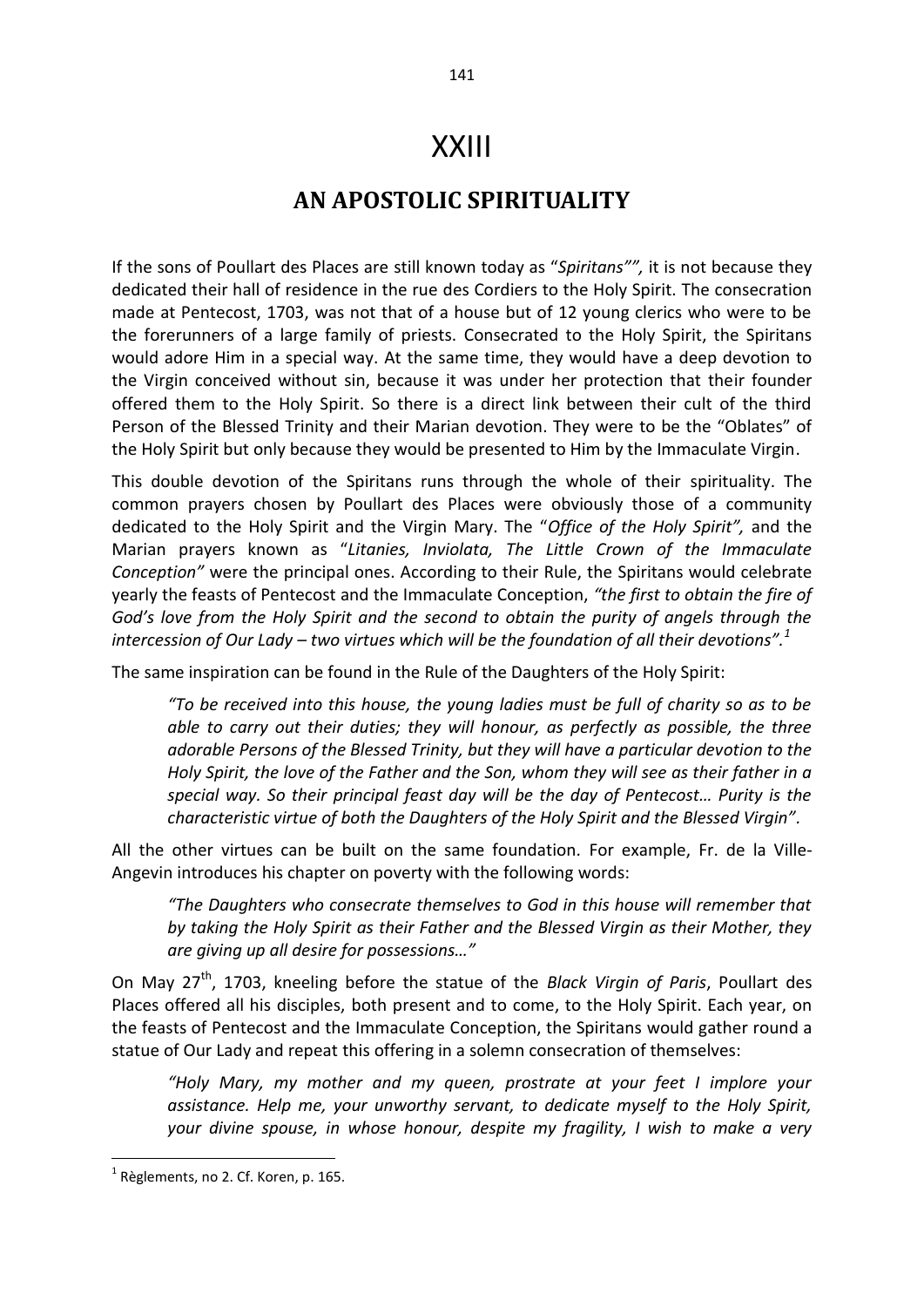*important commitment. Listen to me, my loving mother; all powerful Holy Spirit, listen to my mother and through her intercession, enlighten my mind with your brightness and enfold my heart with the fire of your love, so that in this house which is consecrated to you, I might only do what you want and everything that will lead to your glory, my sanctification and the edification of my brothers".<sup>1</sup>* 

The texts of two sermons given in the chapel of the rue Lhomond by Fr. Warnet, the  $7<sup>th</sup>$ Superior General, can be found in the General Archives of the Spiritans at Chevilly-Larue. A few quotations will show the extent to which devotion to the Holy Spirit and the Blessed Virgin formed the bedrock of spiritan spirituality:

*"This ceremony (of consecration) is an act by which we give ourselves to the Holy Spirit, under the invocation of Mary conceived without sin, and to Mary herself through the grace and inspiration of the Holy Spirit.* 

*This consecration is an essential part of the spirit of our constitutions; the promises that we make are part of the inheritance that our forefathers have left us. They were poor as regards the goods of this world, but the gifts of the Holy Spirit were the treasure that they really valued.* 

*As children of Mary and the Holy Spirit, we shall strive by our example and our words to make them known, loved and served. In this way, we will follow in the footsteps of our fathers, knowing that this is the best way for us to fulfil the wishes of the Holy Spirit; let us try to imitate them and so be the true heirs of their virtues as well as their name. In that way, we can call Mary 'our Mother' in a special way; we will be part of her family and the Holy Spirit will look upon us as His children".<sup>2</sup>* 

For the Congregation of the Holy Heart of Mary founded in 1841, Fr. Francis Libermann foresaw a triple consecration:

 $\sim$ 

*"First of all, the Congregation is consecrated to the Blessed Trinity; the whole point of its existence is to seek the glory of God in all things.* 

*Secondly, we belong to and are entirely consecrated to Our Lord Jesus Christ. We have been given to him by his Father for the work that he wants us to do. These two consecrations are essential for any apostolate. But what distinguishes us from all the other workers in the Lord's vineyard is the consecration that we make of our whole Society, of each of its members and of all their works and undertakings to the Holy* 

<sup>1</sup> *"O Mater et Domine mea, sancta Maria, mater Dei, virgo sancta, dulce peccatorum refugium, efficax pauperum consolatrix; in hac lacrymarum valle, suavis spes mea ego humili ac devoto corde coram te prostrates, ad tuam clementiam recurro, ut tuum adjuves servulum se dedicantem, consecrantem et voventem augustissimo sponso Spiritui Sancto, propter cuius honorem, infirmus licet valde, aliquid prestantissimum hodie polliceri desidero.* 

*Audi me, Mater benigna; audi matrem benignam, Spiritus omnipotens ut, sub auspiciis tantae matris, digneris lumen tuum menti meae infundere, et ignem tui amoris in corde meo accendere; ut quae in hac domo, Virgine favente, tuo cultui dicata, tibi placita sunt; quaeque vel ad tuum honorem vel ad mei sanctificationem, vel ad fratrum aedificationem spectant, exsequi fideliter possim. Eia ergo.* (From "Preces diurnae", p. 83).

<sup>&</sup>lt;sup>2</sup> Arch. C.S.Sp. Extracts from the homilies of Fr. Warnet, given on December 8<sup>th</sup>, 1837 and May 26<sup>th</sup>, 1839.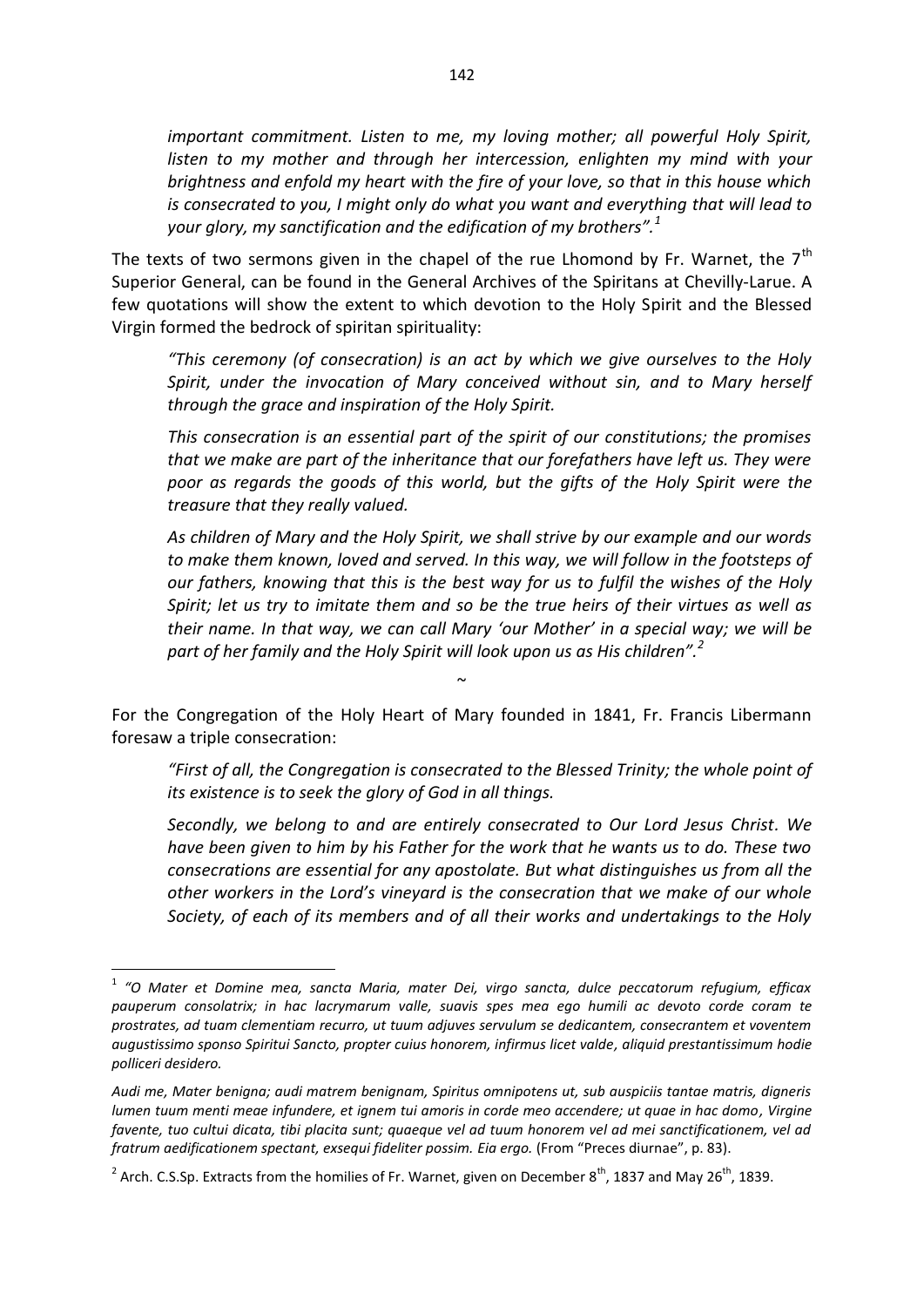*Heart of Mary, a heart that is eminently apostolic and burning with a desire for the glory of God and the salvation of souls".<sup>1</sup>* 

The formula of consecration for the Missionaries of the Holy Heart of Mary can be found in the *Provisional Rule,* drawn up at the very start of his congregation:

*"O my mother, the Queen of my soul, come to my help; remember all those souls I must save from eternal misery. If I am left to my own weakness, they will surely perish; but if you take me under your protection, I will be capable of anything!* 

*So please accept me into the number of those privileged children of your merciful heart. Mother of my God, if you will grant me this great favour, if through my superior you will receive me into the Society of missionaries of your holy Heart, I promise that I will serve your beloved Son there for the rest of my life with the greatest fidelity. I give you my soul so that it may belong to you as a child belongs to its mother. I will love you all my life with a tender and filial love. I will preach your glory everywhere and I will try to engrave your love and that of Jesus into people's hearts".<sup>2</sup>* 

But the founder of this new congregation had been providentially prepared to become the successor of Poullart des Places and to embrace his ideas. Libermann had been greatly influenced by the spirituality of Fr. Louis Lallemand, the master of the *School of the Holy Spirit*, and it has been shown how *"all his spiritual doctrine could be called a 'school' of docility to the Holy Spirit".<sup>3</sup>* When one of his early collaborators complained that the proposed union with the Congregation of Poullart des Places would inevitably lead to a lessening of their devotion to the Holy Heart of Mary, he wrote to reassure him:

*"You belong to the Holy Heart of Mary and always will do. Our union with the Community of the Holy Spirit can only increase our devotion and love for this Heart which gave birth to our little Society. We have always found our peace and fulfilment in the Heart of Mary, so full of the overflowing generosity of the Holy Spirit and if we have not so far expressed this fullness of the Holy Spirit in the Heart of Mary in words, it was already the essence of our devotion towards her. So we are not changing anything; we are simply putting down on paper what we already believed".<sup>4</sup>* 

Having become the  $10^{th}$  successor of Poullart des Places, Libermann lost no time in updating the Act of Consecration quoted above, written 7 or 8 years previously, to the new circumstances. The first paragraph was not altered in the revised version, but this is what follows:

*"Please accept, my Mother, the offering that I make to you of my whole self, and offer me in your turn to the Holy Spirit, your beloved spouse. All I desire is to devote and consecrate myself entirely to the Holy Spirit and to your Immaculate Heart. In the footsteps of Jesus, I want to live and die, dedicate and immolate myself in this Society* 

 $<sup>1</sup>$  N.D. II, pp. 237-238.</sup>

 $2$  N.D. II, p. 358.

<sup>3</sup> Joseph Lecuyer c.s.sp.; *Dictionnaire de Spiritualité,* Volume III, Column 1494*.* 

 $<sup>4</sup>$  N.D. Vol XII, p. 133.</sup>